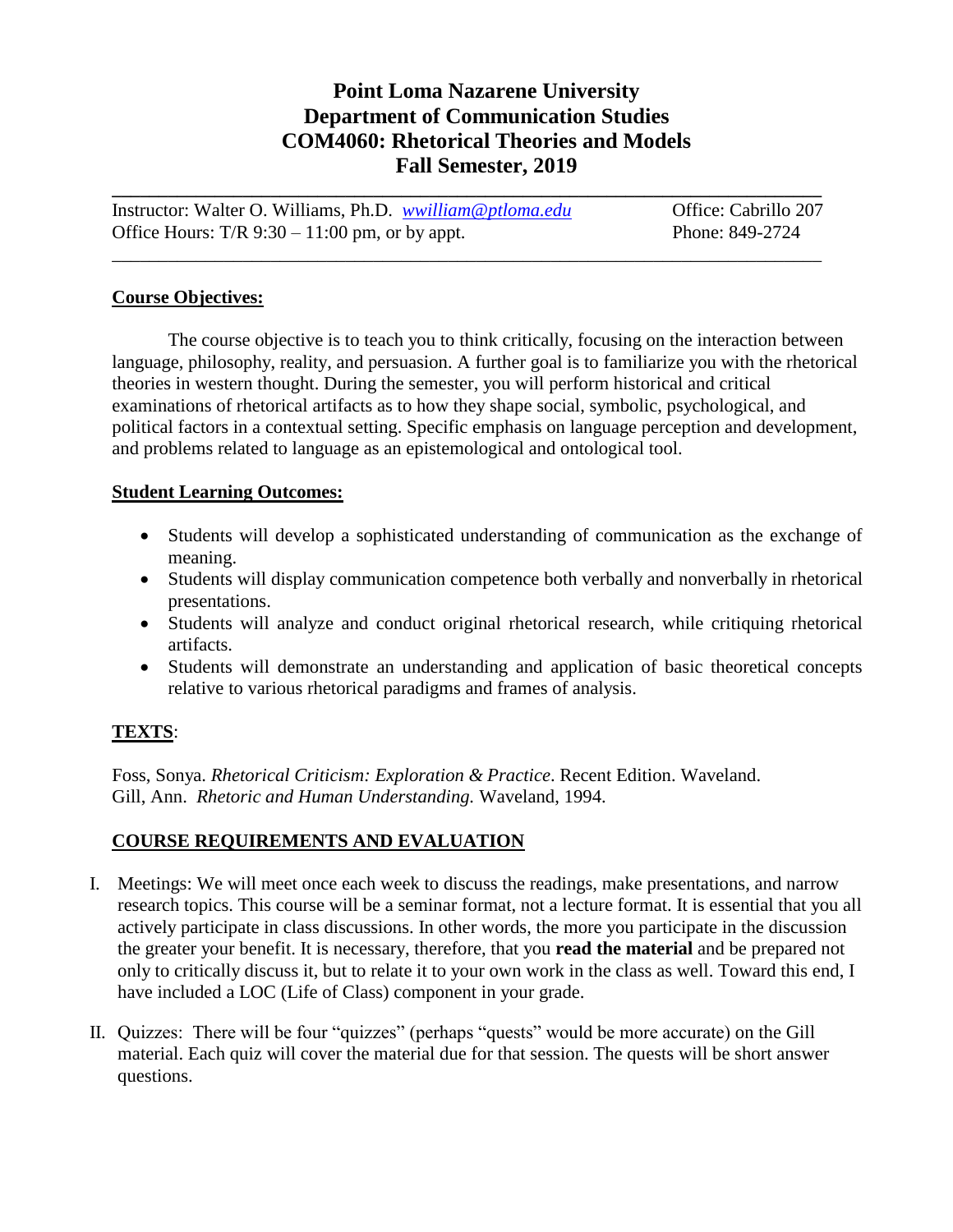- III. Presentations/Critiques: You will present three (3) group critical 25 minute analyses during the semester. I will provide the artifacts to be critiqued. Each group will be graded as a group. I will discuss this further in class.
- IV. Final Rhetorical Critique: Your group will develop a rhetorical critique of an artifact, using one of the critique methods presented in Foss. Artifacts may include (but are not limited to) films, major television shows/events, political speeches/events, books, poems, ad campaigns, comic books, works of art, buildings, etc. Topics are open, but must be rhetorical in nature. Selection of artifacts is subject to my approval. Papers should be between 4000 and 4500 words. MLA style manual should be used throughout.
- V. Critique Presentation: Each group will make a presentation to the class summarizing the findings of you Rhetorical Critique. The presentation should (again) be extemporaneous in style, 25-30 minutes in length, and involve your classmates and me through interesting rhetorical techniques.

| <b>100 POINT GRADING SCALE:</b> |  |  |
|---------------------------------|--|--|
|---------------------------------|--|--|

| <b>GRADE</b>  | POINT VALUE |
|---------------|-------------|
| A             | 93-100      |
| $A-$          | 90-92       |
| $B+$          | 87-89       |
| B             | 83-86       |
| $B-$          | 80-82       |
| $C+$          | 77-79       |
| $\mathcal{C}$ | 73-76       |
| $C-$          | 70-72       |
| $D+$          | 67-69       |
| D             | 63-66       |
| $D-$          | $60 - 62$   |
| F             | $0 - 59$    |

Grading for this course will be determined in the following manner: